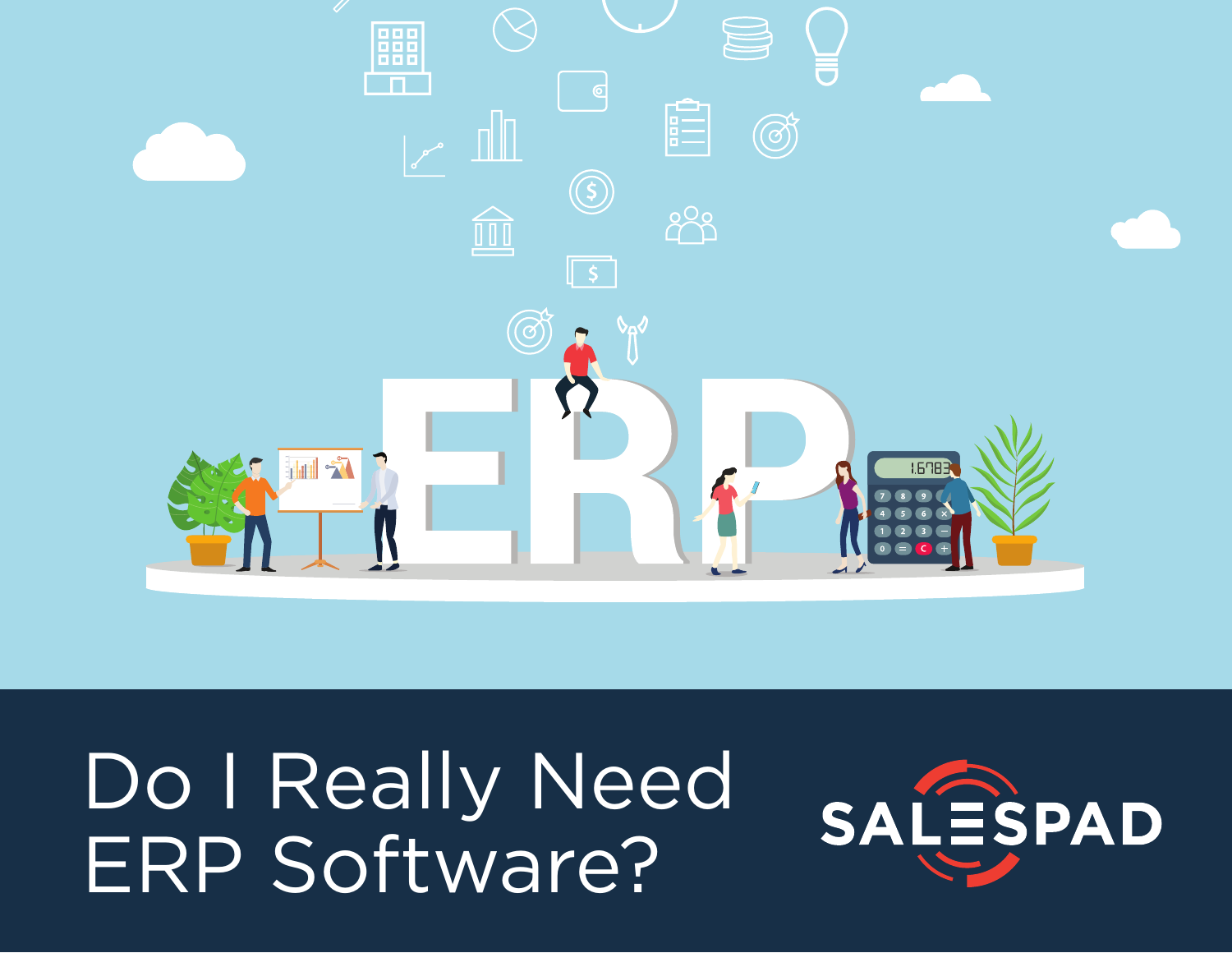### Introduction

As a business owner or decision maker, Enterprise Resource Planning (or ERP) software might mean different things to you, depending on your prior experience or your general impression of how effective "business software" can be.

If you think ERP is just a code word for "fancy, expensive spreadsheet," though, think again — if ERP is a code word for anything, it's more like "secret sauce."

### What is ERP software, exactly?

Before we convince you that you do, in fact, need an ERP solution, let's talk about what that entails.

If you aren't using an ERP solution, you're likely utilizing several other solutions to bridge the gaps that inevitably appear. Examples would be your CRM solution (even if that's just a notepad that your customer service reps use to take notes while they're on the phone), your sales order processing system, your inventory management method (if you use one — and we certainly hope you do), and your warehouse's pick-and-pack solution.

Simply put, ERP software takes all of those individual pieces and streamlines them into a seamless program that takes the guesswork out of your operations.



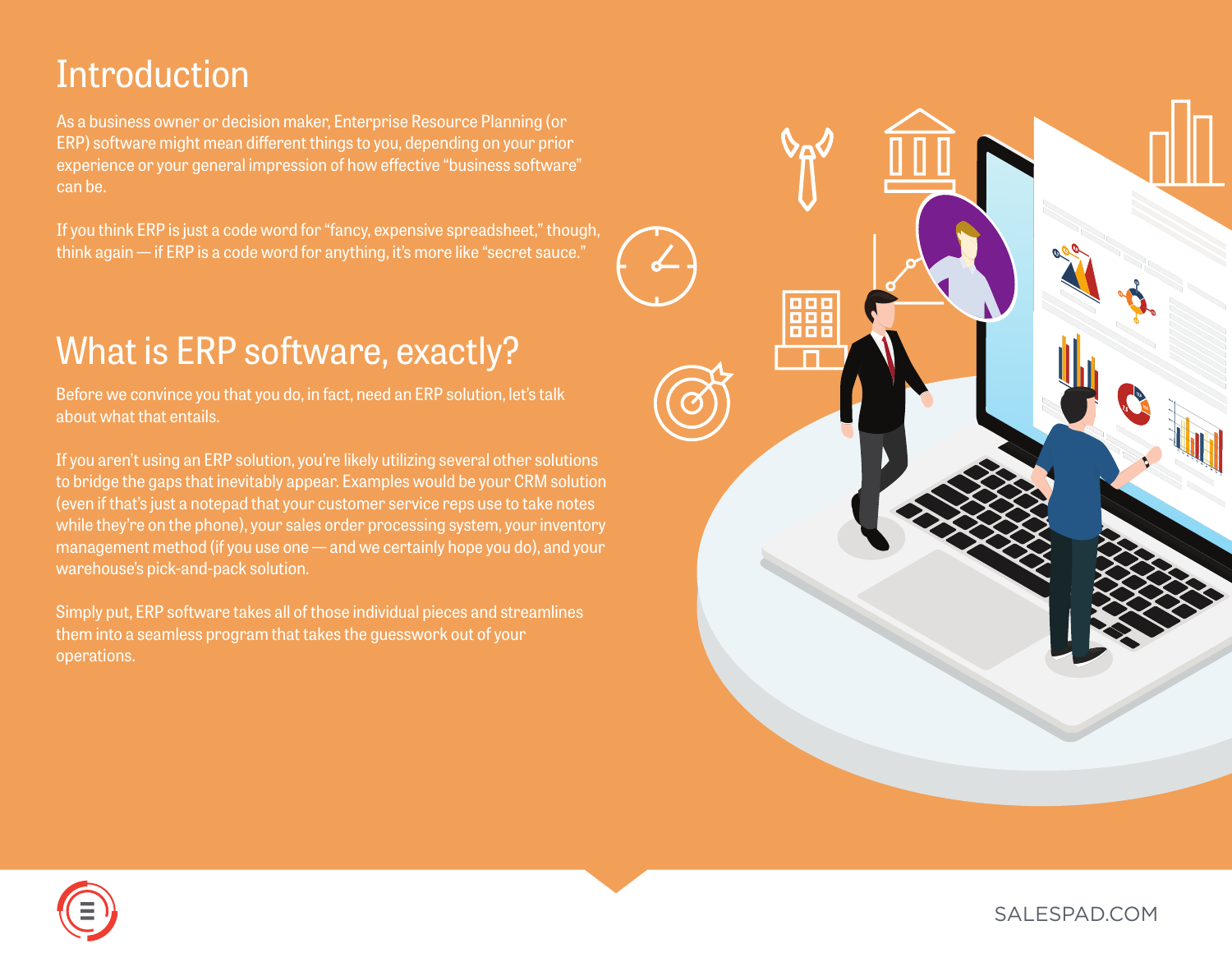# Order and Inventory Management Woes? There's an ERP for that.

Quick question: How and when do you know that your business made money?

If the answer isn't, "Whenever I make a sale," you've got some visibility issues.

One of the main focuses of an ERP worth investing in is visibility into all areas of your operations. And for the product-centric distribution company, we can't talk about visibility without talking about inventory management.

### The importance of inventory management

Inventory management methods will vary from company to company, but they typically include facets such as purchasing, storing inventory, controlling how many goods you have for sale, and order fulfillment. Inventory management is what provides visibility into the performance of your company. Without it, you can't see where your product came from, where it is now, or where it's going. Powerful inventory management systems will provide even more information, such as when to reorder more of a specific item, meaningful information about inventory costs, and more.

You've got a spreadsheet for that, you say? How easy is it to maintain the spreadsheet, *[and will that spreadsheet scale with your business?](https://go.salespad.com/Designing-ERP-Strategy-That-Will-Scale-With-Your-Business)*

Companies trying to manage inventory using only Excel spreadsheets are running the risk of input errors, shipping mistakes, and poor inventory visibility. There's no getting around that.



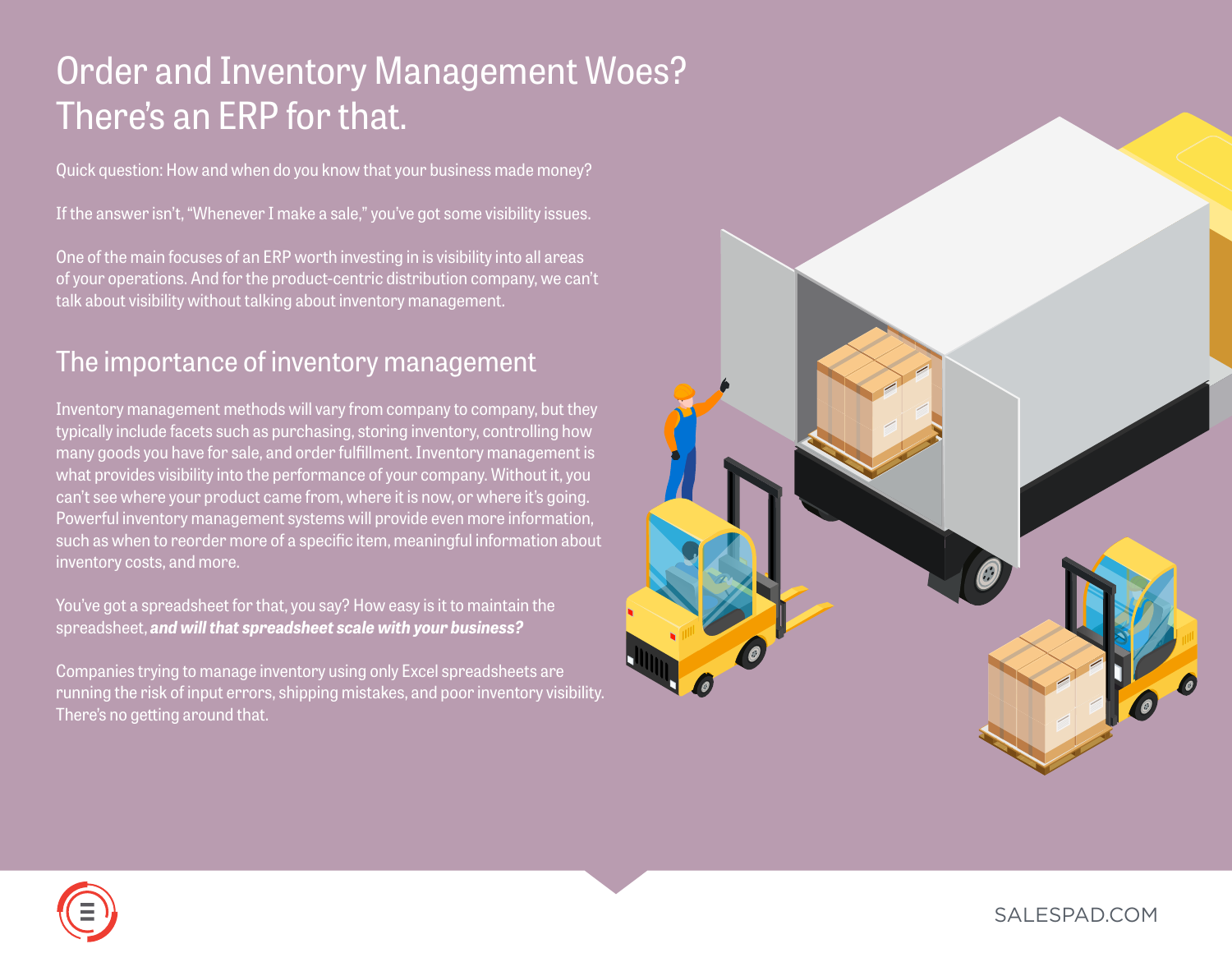## Still on the fence about inventory management?

Some of the major benefits that proper inventory management provides are:



#### PERFECTED INVENTORY LEVELS

 When you can predict when a product will sell, you'll know how much to order, as well as when and how to market the product to generate revenue. Instead of having cash tied up in the products stagnating on your shelves, you'll have cash available to invest in other areas of your business.



#### IMPROVED FORECASTING

 Instead of planning purchasing decisions based on hunches and best guesses, strong inventory management platforms can actually offer accurate data — how much of a product you sold during your last sale, how many products you sold within a certain date range, which customers purchased it, how much these goods cost, and much more.



#### TIME SAVINGS THROUGH AUTOMATION

 Inventory management and automation are a match made in heaven and will really allow you to *[maximize your efficiency](https://www.allbusiness.com/maximize-your-efficiency-by-automating-inventory-12375456-1.html)*. The best and most powerful inventory management programs will have automation capabilities built right into the application.



#### OMNICHANNEL SALES SUPPORT

 Proper inventory management methods make streamlining the customer experience across multiple channels a much simpler process, putting customer satisfaction at the forefront.



#### INCREASED INVENTORY VISIBILITY

 With good inventory management practices, it's possible to keep a closer eye on your stock, diminishing the chances for inventory levels to creep up to unhealthy levels, or for shrinkage of any kind to take place.



#### BETTER CUSTOMER RELATIONSHIPS

 This is a big one. Inventory management might be more about taking care of products than people, but it will still help you see what your customers are ordering, when they order it, how much they spend, and more. Taking this information into account will help your sales and marketing teams communicate and market more effectively, as well as predict demand for product lines.

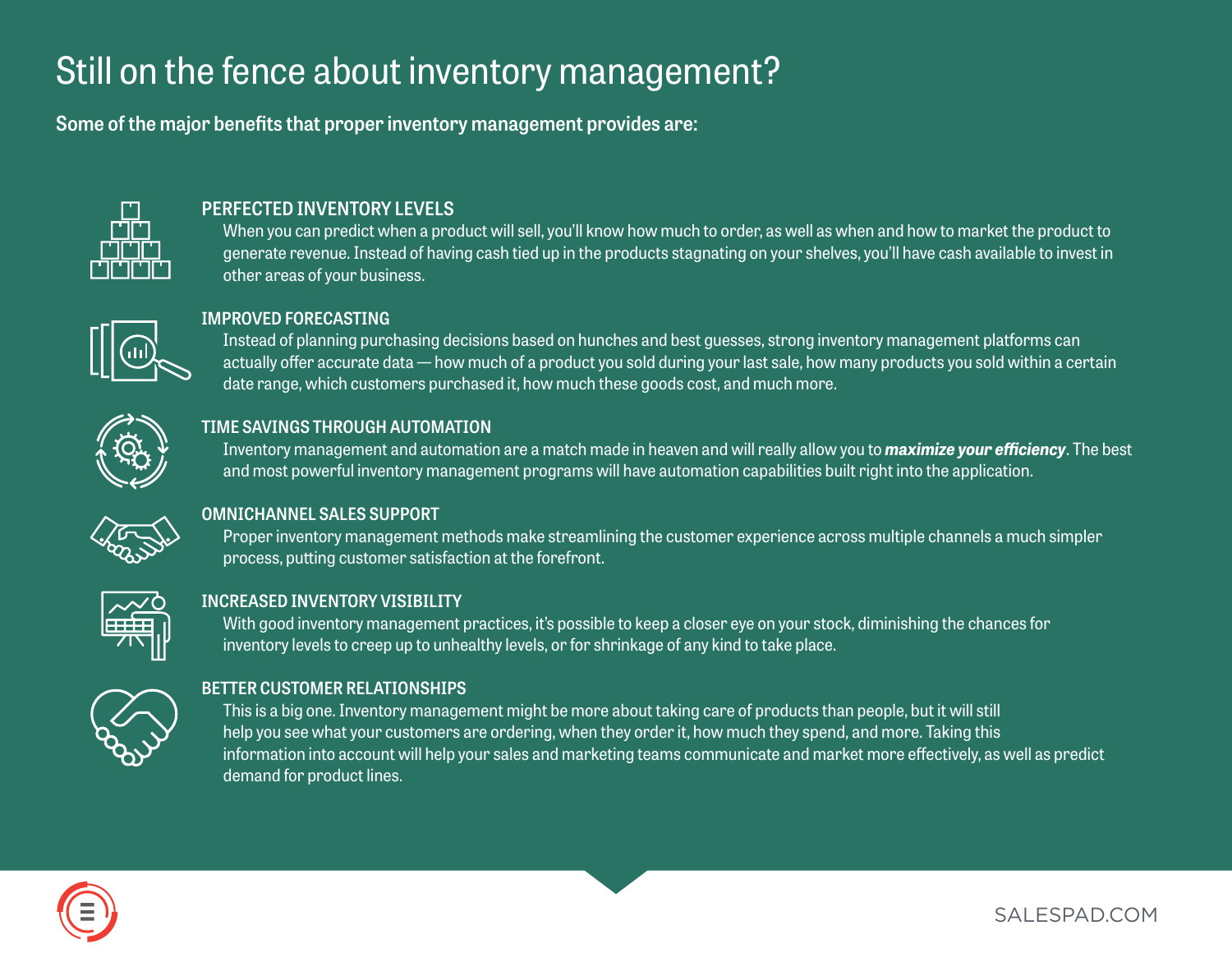### Order processing cranked into overdrive

Order processing goes hand-in-hand with inventory management when it comes to visibility into your business' efficiency and profitability.

Your order processing method needs to be efficient in order to keep the lights on and your customers happy. Here at SalesPad, one of the most common issues we hear about from companies looking to upgrade their ERP system is that they aren't able to process orders as smoothly as they'd like. An uptick in order processing efficiency is almost inevitably *[one of the most](https://www.salespad.com/case-studies/blenderbottle/)  [dramatic improvements most businesses experience](https://www.salespad.com/case-studies/blenderbottle/)* once they implement the right ERP solution for their company.

Beyond efficiency, visibility into your company's sales pipeline (a natural result of order processing through the right ERP solutions) is a major advantage for key decision makers. How can you correctly allocate resources or determine a savvy reorder strategy if you don't know what's already in the queue, or what's coming behind that?



who don't). *[Your ERP solution needs to be easy to use,](https://www.salespad.com/blog/why-your-erp-software-needs-to-be-easy-to-use/)* or



#### *[See For Yourself! Real-life ERP Stats](https://www.salespad.com/case-studies/advanced-turf-solutions/)*

150% increase in order processing capabilities Advanced Turf Solutions



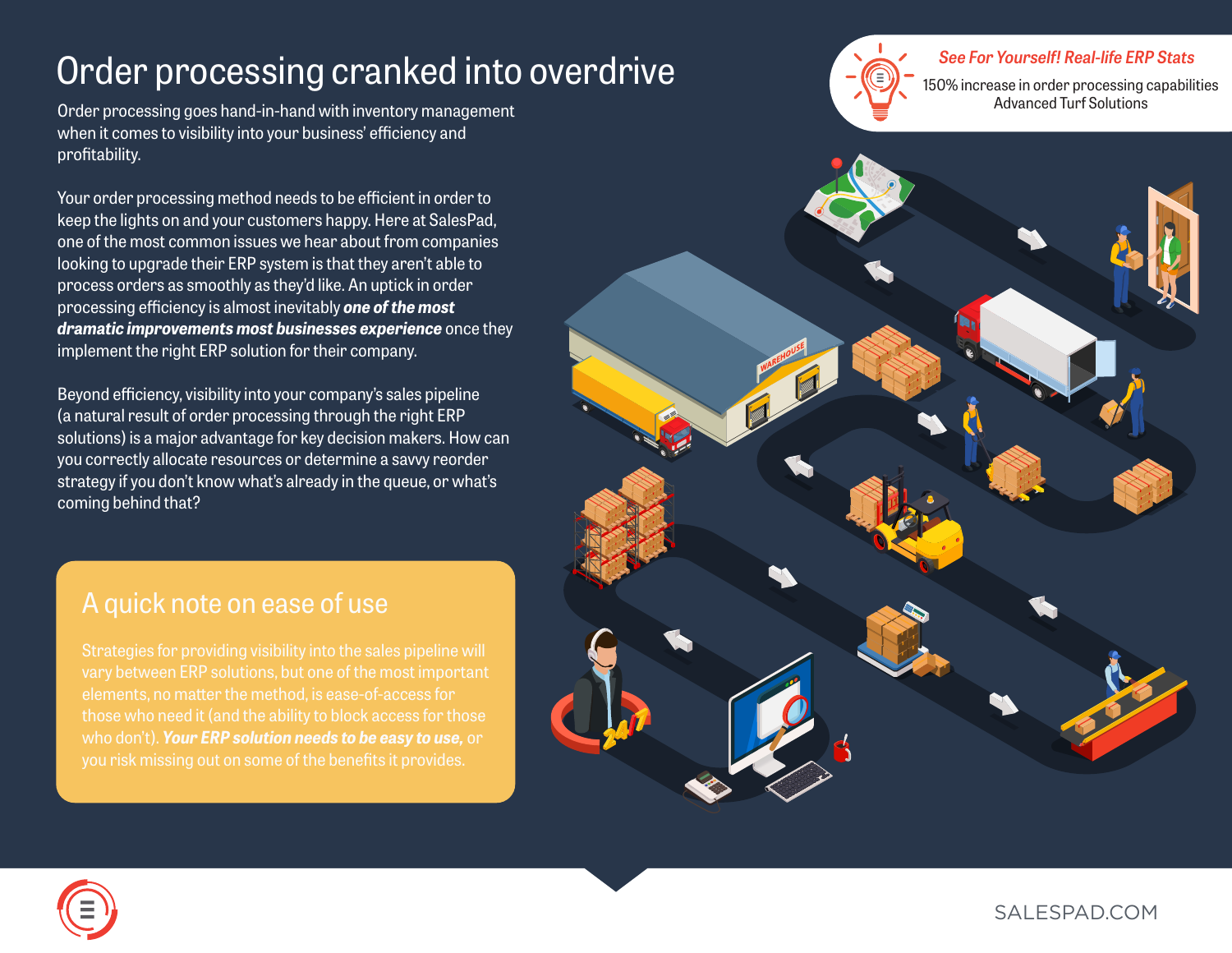# Think that your physical warehouse doesn't need virtual software? Think again.

Our seasoned consultants can pretty accurately determine a company's sorest pain point by the state of their warehouse. And boy, oh boy, have we seen some whoppers.

Let's get one thing clear right out of the gate: a clipboard (or ten of them) is not a warehouse management system. It's a stopgap.

### And never the twain (should) part

If there's a software barrier between your sales department and your warehouse, that's a barrier to productivity. After all, your sales reps are selling what's currently in your warehouse — why keep the two separated by different management systems?

ERP software provides an invaluable link between the sales and customer service departments and the warehouse, streamlining the entire selling process and eliminating the potential for errors along the way. The warehouse knows immediately when there's an order that needs to be taken care of, and sales reps or CSRs can access critical inventory information whenever they need it — even when they're on the phone with a customer.

The benefits of connecting your warehouse so closely to the rest of your operations are manifold — *[we could go](https://go.salespad.com/7-signs-inventory-management-ebook-0?Product_Line_s=Desktop)  [on and on,](https://go.salespad.com/7-signs-inventory-management-ebook-0?Product_Line_s=Desktop)* but in the interest of brevity, let's turn to another benefit that ERP software can bring to a warehouse: barcoding.

### Barcode now, benefit forever

Should you be barcoding your inventory? Odds are, the answer to that question is a resounding "Yes!"

Barcoding your inventory has a host of advantages — barcodes greatly improve your overall accuracy when fulfilling orders, tighten up your stock count practices (*[stock counts using ERP software are pretty great, by](https://www.salespad.com/blog/barcoding-warehouse-increases-efficiency-and-accuracy/)  [the way](https://www.salespad.com/blog/barcoding-warehouse-increases-efficiency-and-accuracy/)*), and more.

If you deal with a large amount of inventory, barcoding is bound to help your overall warehouse functions. While it will take some dedication to implement a good barcoding system, the results are well worth the effort.







*[See For Yourself! Real-life ERP Stats](https://www.salespad.com/case-studies/hoy-shoe-co/)* 100% increase in picking / shipping accuracy Hoy Shoe Co.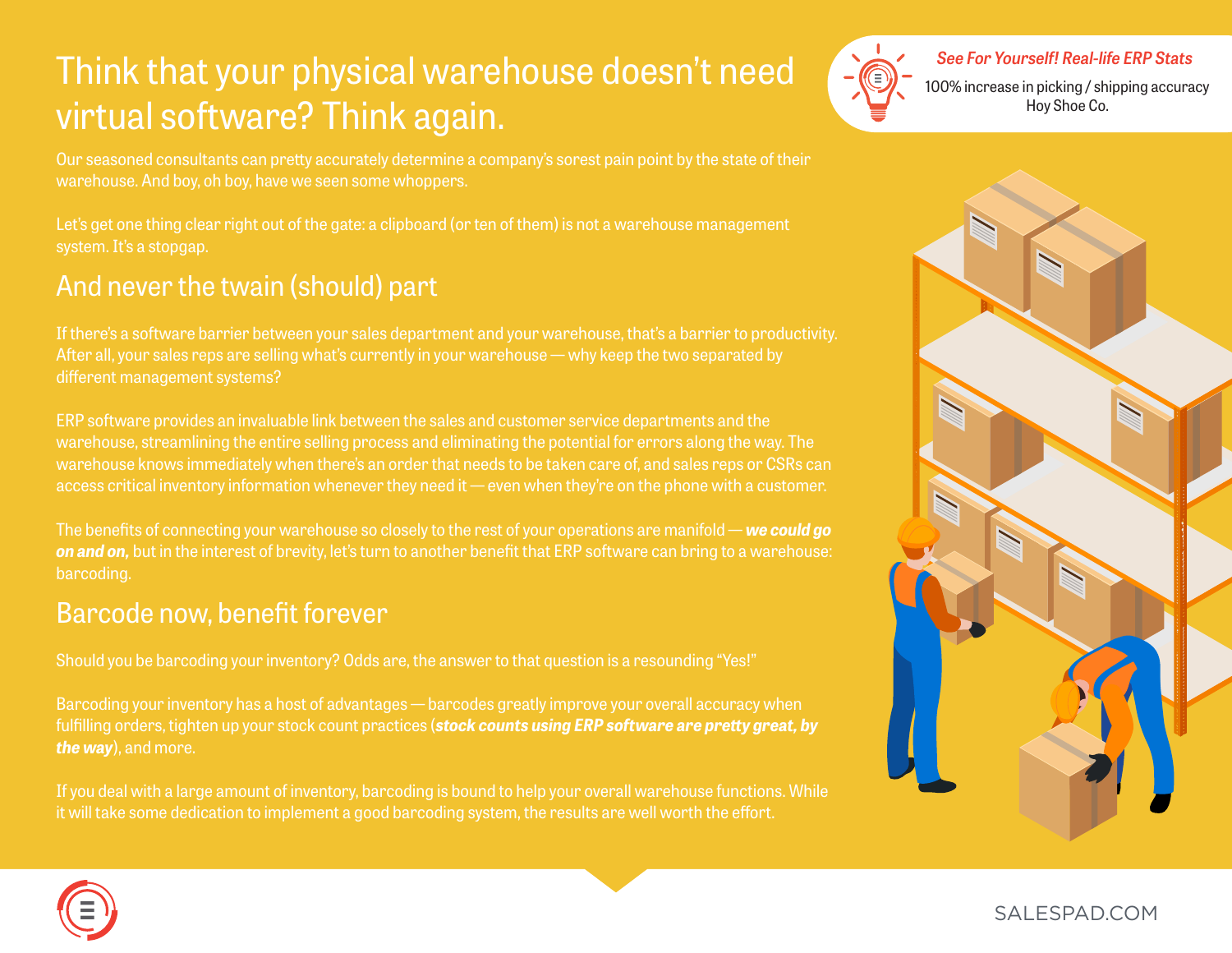## Keep those happy customers flocking back [See For Yourself! Real-life ERP Stats](https://www.salespad.com/case-studies/detroit-radiator/)



75% increase in customer call capabilities Detroit Radiator Co

Customer satisfaction is, of course, absolutely crucial to success, no matter what business you're in.

Because happy customers are so vital to your company's performance, it's critical to pay close attention to how your customer service representatives interact with your customers. Your CSRs are the voice of your company.

It's not enough to hire employees with great people skills, though — you also have to equip them with the tools they need to perform their job well. Good customer relationship software systems should be built into your ERP solution, and they should give your CSRs visibility into all of the data they need to ensure a successful interaction with the customer.

A user-friendly solution with quick-search features and relevant customer insights allows your CSRs to better serve customers by rapidly accessing important information about the customer while they're interacting with them. Such quick access to customer records can prevent those dreaded, "Wait, what company are you with?" moments when on the phone and enhance the customer's overall experience in a myriad of ways.

Customers will feel valued when your CSRs can not only promptly recognize them, but also quickly respond to their requests by utilizing the data that their CRM software provides them. And when your CRM solution is part and parcel of your ERP system (and not that notepad we referenced at the beginning of this ebook), your CSRs will quickly morph into superheroes, at least from the customer's perspective.



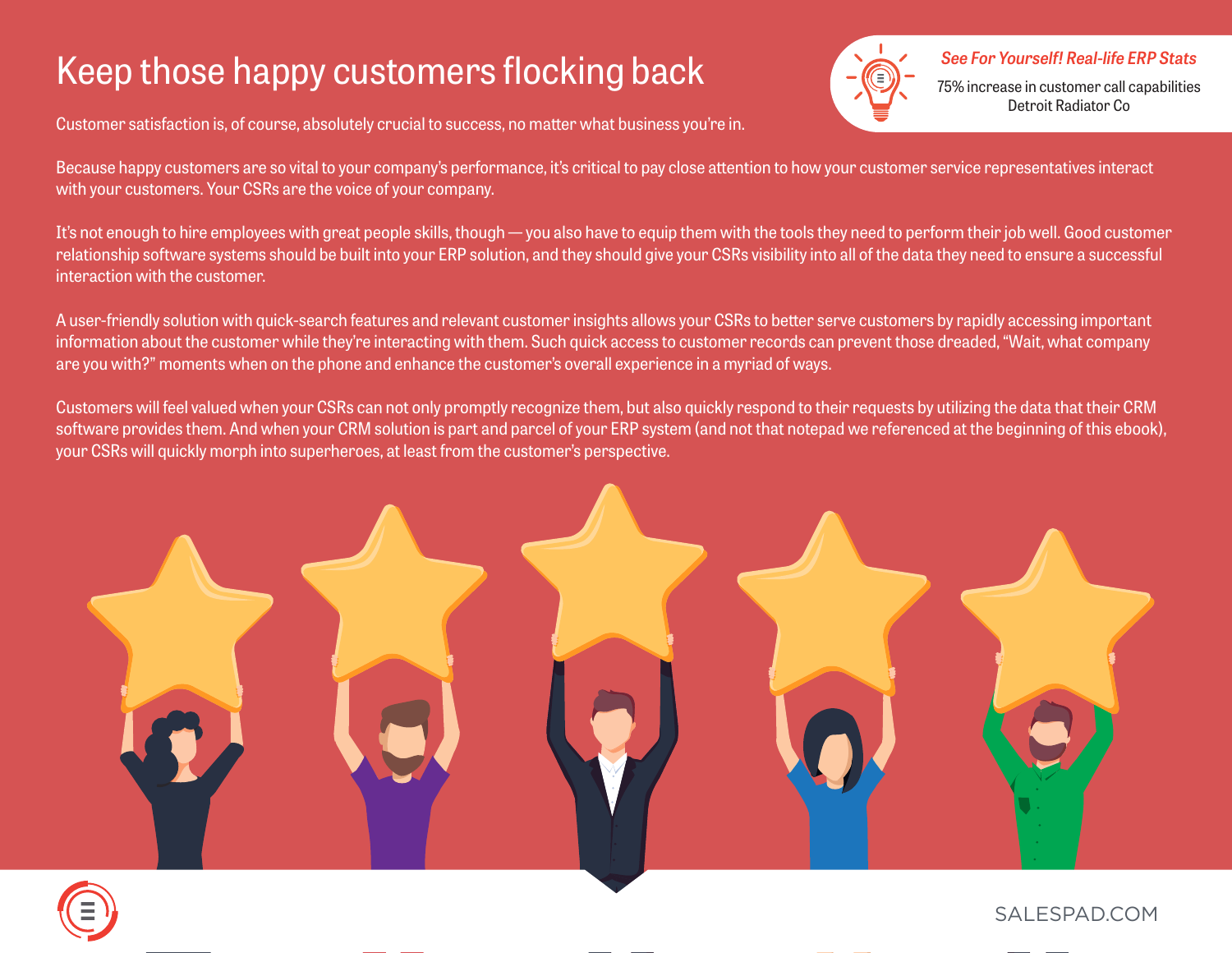### Dive headfirst into all of your glorious data

Spreadsheets give you data, yes, but that data is usually annoyingly difficult to uncover and manipulate, and it isn't data that updates in real time. ERP solutions provide vast amounts of datasets that do update in real time, have no risk of input error, and, if the ERP solution is worth its salt, are far easier to work with than a spreadsheet or a separate software program that isn't plugged into your order and inventory management solution.

Reporting is the name of the game in the distribution business, and reporting requires data — lots of it. Effective reporting methods fuel your ability to make those critical decisions that will drive your company forward.

Reporting capabilities, though, are some of the most varied factors in individual ERP solutions, so they're very important to pay attention to when evaluating ERP software.

Most ERP solutions come with pre-configured reports. These can run the gamut from incredibly useful to a waste of space — just because it's an easy option doesn't mean that it's the right report for your company. Make sure that you thoroughly understand each pre-configured report in an ERP software before relying on it to make critical business decisions.

When looking at a pre-configured report in an ERP solution, some good questions to ask are:

- What are the parameters of the report, and can they be adjusted?
- What datasets is the report using?
- Is there other pertinent business data that isn't present in this report?
- Can I view the report in a different format, if needed (can I rearrange the columns or rows, or can I convert to a pie chart)?

These are just a few questions to get the ball rolling when you examine an out-of-the-box report. Use what you learn from these questions to interpret these reports correctly.

Beyond pre-configured reports, a quality ERP solution will give you the ability to create your own reports. The scope of your reporting capabilities is only limited by available datasets and your own creativity.

Every ERP solution will vary in how their user-built reports are designed and manipulated, and in how easy it is to create or modify datasets. This variability is one of the many reasons why it pays off to research different ERP solutions and *[be prepared when it's time to demo your top picks](https://www.salespad.com/blog/how-to-prepare-for-your-erp-demo/).*

Creating and utilizing useful reports is a bit of an art form, but it's something that every product-centric manufacturing or distribution business needs to rely on when pushing for growth, and it's also something that an ERP solution will make infinitely easier.